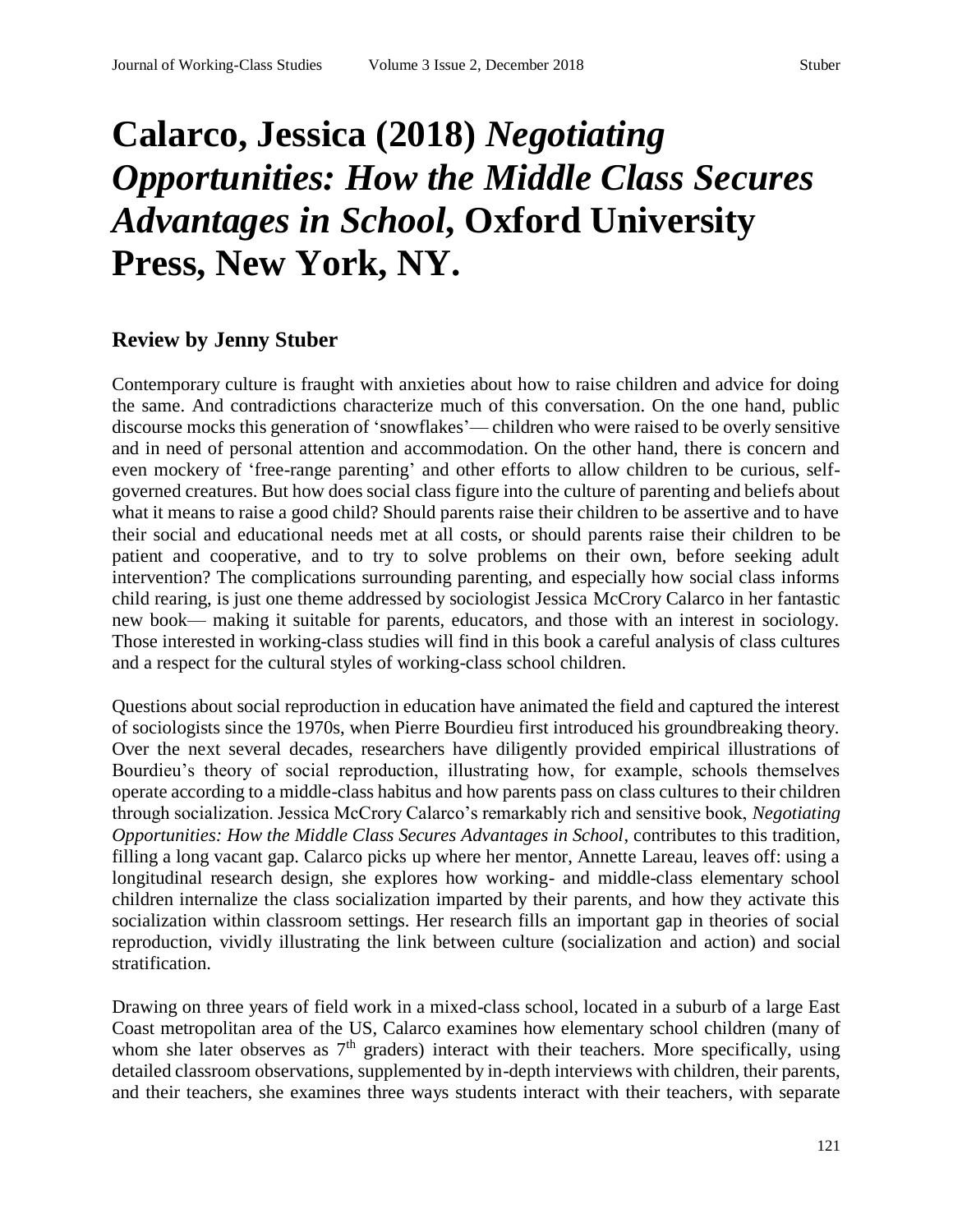chapters focusing on how students seek, or attempt to seek, *assistance*, *accommodations*, and *attention*. She focuses on differences among working- and middle-class students across these domains, ultimately arguing that the strategies used by middle-class children to seek assistance, accommodations, and attention yield them profits, while the strategies of working-class children go unrecognized and, therefore, fail to yield profits. The profits earned by middle-class students include opportunities to develop cognitive capacities and enhance their academic achievement, but also opportunities to be creative and to feel like schools are set up to attend to their comfort and provide for their convenience (116). It is through these classroom strategies, and how teachers respond, that children's class-based behaviors translate into 'stratified profits' within the educational system.

Like her mentor, Annette Lareau, Calarco provides a rich account of the 'class cultures' that school children employ in the classroom. While she does not focus her analyses on how these cultures get inculcated in children, or the reasons why parents may favor these cultural styles in their parenting, she illustrates the nature of these cultures and their consequences. She shows, for example, that the classroom behaviors of middle-class children reflect their *strategies of influence*, whereas the strategies of working-class students reflect their *strategies of deference*. In characterizing their strategies as such, Calarco echoes the earlier work of Melvin Kohn, who found that middle-class parents favor creativity and working-class parents favor conformity, as well as the work of Annette Lareau, who labeled the parenting strategies of middle-class families as concerted cultivation and the strategies of working-class parents as reflecting the logic of natural growth. In her work, Calarco ably shows middle-class students as proactive and direct in seeking assistance and attention. Even when teachers wish to blunt their requests, these students relentlessly lobby for their questions to be answered (how to approach a math problem, clarification on a social studies assignment) and requests for customization (to go to the bathroom, to submit late homework, to alter the directions for a project). In their strategies of deference, working-class students are relentlessly polite and compliant. Rather than pushing their own needs and agendas, Calarco describes these children as sensitive to classroom dynamics; quietly putting their hands down after starting to sense that the teacher is no longer in the mood to answer questions and eager to seek attention for helping another student rather than for an individual accomplishment. Ultimately, the classroom behaviors of working-class children align with their own and their parents' wishes to demonstrate a sense of *character* and avoid reprimand, while the behaviors of middle-class children reflect their own and their parents' wishes to prove a sense of *achievement* and reap rewards. Through these observations, Calarco contributes to a body of scholarship that has documented the 'class cultures' associated with people situated in various strata of the class hierarchy.

More than contributing to theories of social reproduction, Jessica McCrory Calarco makes a valuable contribution to the *sociology of childhood*. Like Bill Corsaro and others who paved a path before her at Indiana University — where the author is now a faculty member — Calarco takes children seriously. She sees children as active agents in their social worlds, making meaning, solving problems, and strategically interacting. Her work is especially rich in observing what children *do* in school. An immensely talented ethnographer, she brings detail to students' facial expressions and body language: the significance of Jesse's (a working-class student) shift from eagerness to slumped shoulders and the meaning of a hand going up to ask a question, only to be withdrawn a minute later. The love, dare I say, and dignity that she shows for the subjects of her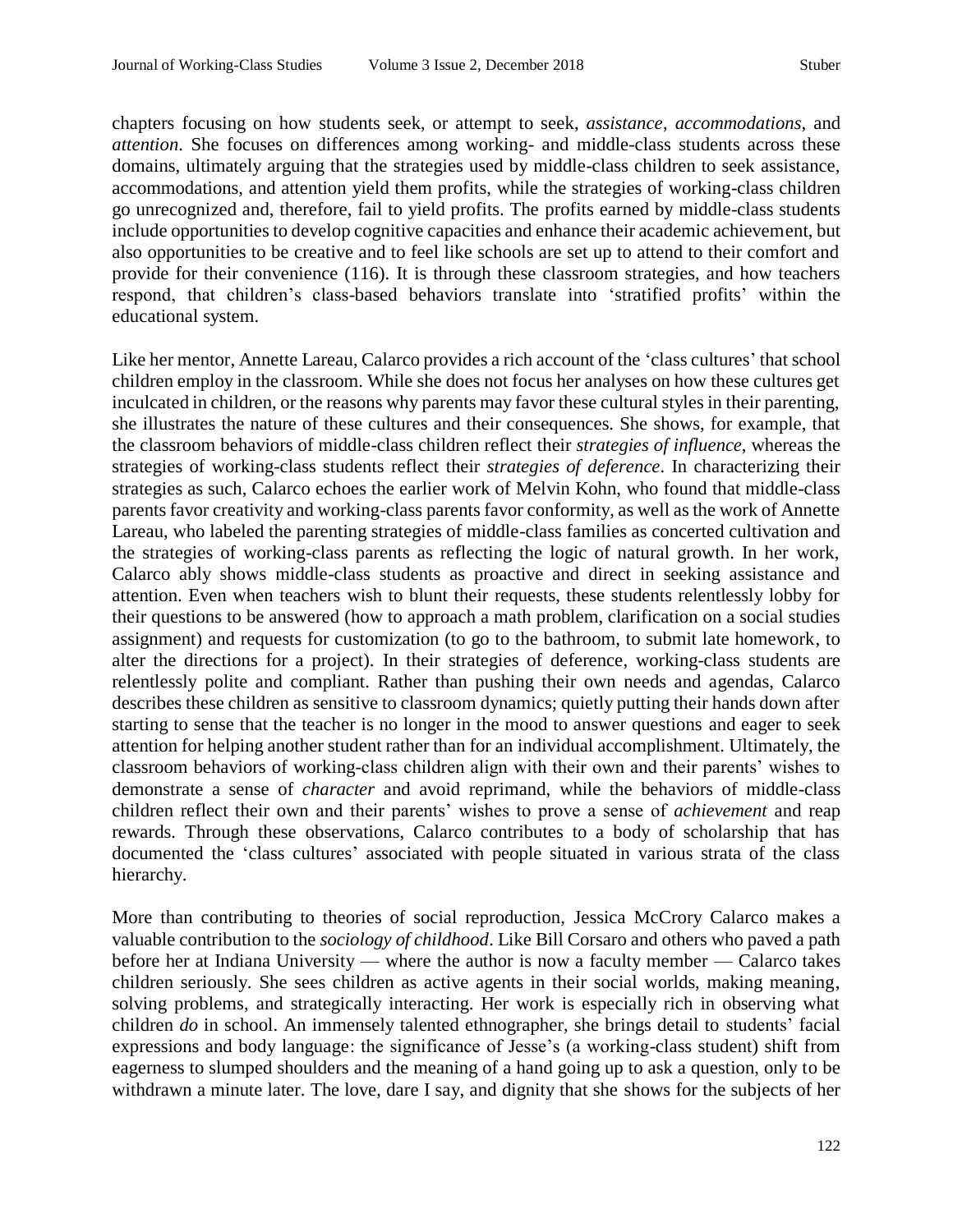analyses is remarkable. She brings a sensitive eye as well as a keen sociological instinct to her observations and the meaning she sees in these students' daily experiences.

Finally, Calarco provides a nuanced analysis of teachers' role in the reproduction of middle-class advantage. Unlike earlier work on social reproduction, Calarco does not argue that middle-class students are successful in school because they *match* the cultural expectations of the schools and teachers. Rather, she argues that middle-class students are especially skilled actors, pushing teachers to match their own cultural styles and expectations, rather than the other way around. Calarco is especially sensitive in explaining why teachers often capitulate to the demands of middle-class students: at some point, if teachers resist the demands of middle-class students, their jobs may be in jeopardy due to the influence of middle-class parents. To some extent, teachers allow themselves to be co-opted by middle-class parents because pushing back against them and trying to level the playing field is laden with potential conflict and just too risky (149). This observation leads Calarco to place the onus for change squarely on the shoulders of middle-class parents. While teachers need to learn to say 'no' to requests from students in excess of what is fair or practical, middle-class parents need to 'be mindful of the consequences of wielding their privilege' and to recognize the limitations of advocating exclusively for their own children' selfinterest (199).

*Negotiating Opportunities* is an excellent book. Alas, it is not a perfect book. Substantively, I would have liked a bit more attention on the degree to which students sought assistance and attention from peers rather than their teachers. The analyses included focus primarily on studentteacher dynamics, and do not provide as much exploration of peer-to-peer interactions as I would have liked. Stylistically, Calarco's writing is meticulous: each substantive chapter is organized in the same way, beginning with a vignette, moving through a brief literature review, presenting the data analysis, and conclusions. This provides great consistency, ensuring that her reader understand the nature of the argument. Additionally, she begins her book with a presentation of existing theories, diligently situating her working with existing scholarship and identifying the gaps, and then ends the book with an entire chapter on 'Alternative Explanations.' Her airtight presentation is so meticulous and deliberate, however, that it verges on defensive at times. It is as if she placed herself within the role of reviewer, which is natural, and preemptively responded to every critique that a reviewer might have. While such a strategy is, of course, smart, it leads to a slightly diminished sense of discovery and engagement on the part of the reader, and a slight feeling of being beaten over the head with the argument. This is a minor critique, however, of a book whose time has come and which will surely leave an enduring mark on the field.

## **Reviewer Bio**

**Jenny Stuber** is Associate Professor of Sociology at the University of North Florida. Her 2011 book, *Inside the College Gates: How Class and Culture Matter in Higher Education*, investigates how social class and first-generation status shape how students navigate the college environment, focusing specifically on their social interactions and extra-curricular involvement.